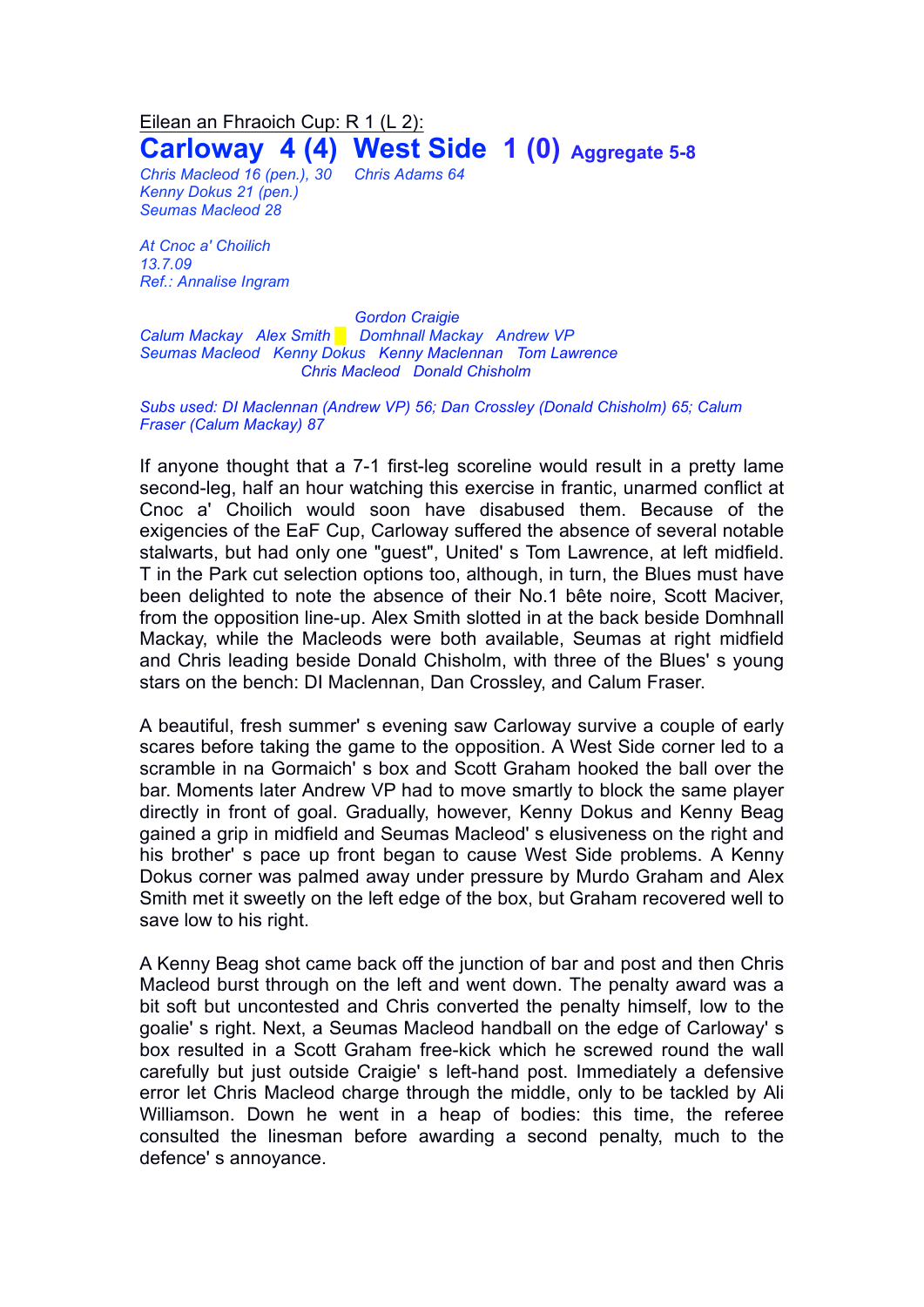After tempers had cooled, Kenny Dokus sent the ball low past Graham to his left. Moments later, a Carloway corner led to a scramble in the West Side box, which was finally booted clear by Donnie Smith, leading to a West Side break down the right. Alex Smith put in the tackle; the attacker went down, and a third penalty was awarded. It was now the Carloway' s turn to rant and rave. After an age, Scott Graham stepped up to slot the ball to Craigie' s left but Gordon guessed right and blocked, then pulled off a magnificent second block from the rebound.

Within four minutes, the Blues put this game out of West Side' s reach: first, Kenny Dokus had a run through the middle and slipped the ball quickly to Chris Macleod peeling off to the right; he turned and crossed, and his brother met it on the run about 14 metres out and glanced it neatly past Graham to his right. Minutes later, Calum Mackay won the ball in the West Side half on the right as they tried to break, then slipped the ball through to Chris Macleod running forward right of centre into the box, and his low right-foot drive gave Graham no chance to his right. Suddenly the unthinkable seemed possible but the Barvas men held firm and, indeed, right on half-time appeared to have pulled one back. Duncan Maclean and Scott Graham had a quick one-two out on the left and Maclean converted strongly; however, he had just stepped behind Calum Mackay and the back line a moment before Graham reversepassed to him.

West Side had clearly decided at half-time that the best form of defence was attack and in the opening twenty minutes had their best period: after Murdo Graham had an excellent double save, they almost struck lucky when Craigie mistimed a clearance, then, in the space of 15 minutes, Chris Adams nearly had a hat-trick. First, a diagonal cross from the left left him spare on the right but he pulled his shot low and wide; then he had a beautifully controlled run in from the right but his parting effort went over.

Carloway had a break and Chris Macleod went down on the left at the edge of the box after a Williamson tackle. A free-kick was awarded although the Blues claimed yet another penalty. The ball was cleared and a long ball from the centre left careered low through the Carloway defence. This time Adams managed to force it home from 6 metres. Effectively, this ended the tie, but not the match.

Things hotted up; it was a derby game, after all. Tempers flared; the yellow card started to appear; brutal challenges crashed in. Ali Williamson made a superb block on Macleod right in front of goal before Maclean had a run down the left, turned in and shot, but Craigie beat it away. Next, Donnie Smith gave away a free-kick just outside his box on Carloway' s left, received his second yellow card, and had to go. The subsequent free-kick came to nothing. In injury time, Chris Macleod sent a screamer over from 16 metres.

Marvellous entertainment ! Anyone turning up after a half an hour would have been surprised to find out that one team was already 4-0 up, so keenly was the match contested for the subsequent hour. Carloway, no doubt, deserved to win on the strength of that opening period, but the rest of the game was an